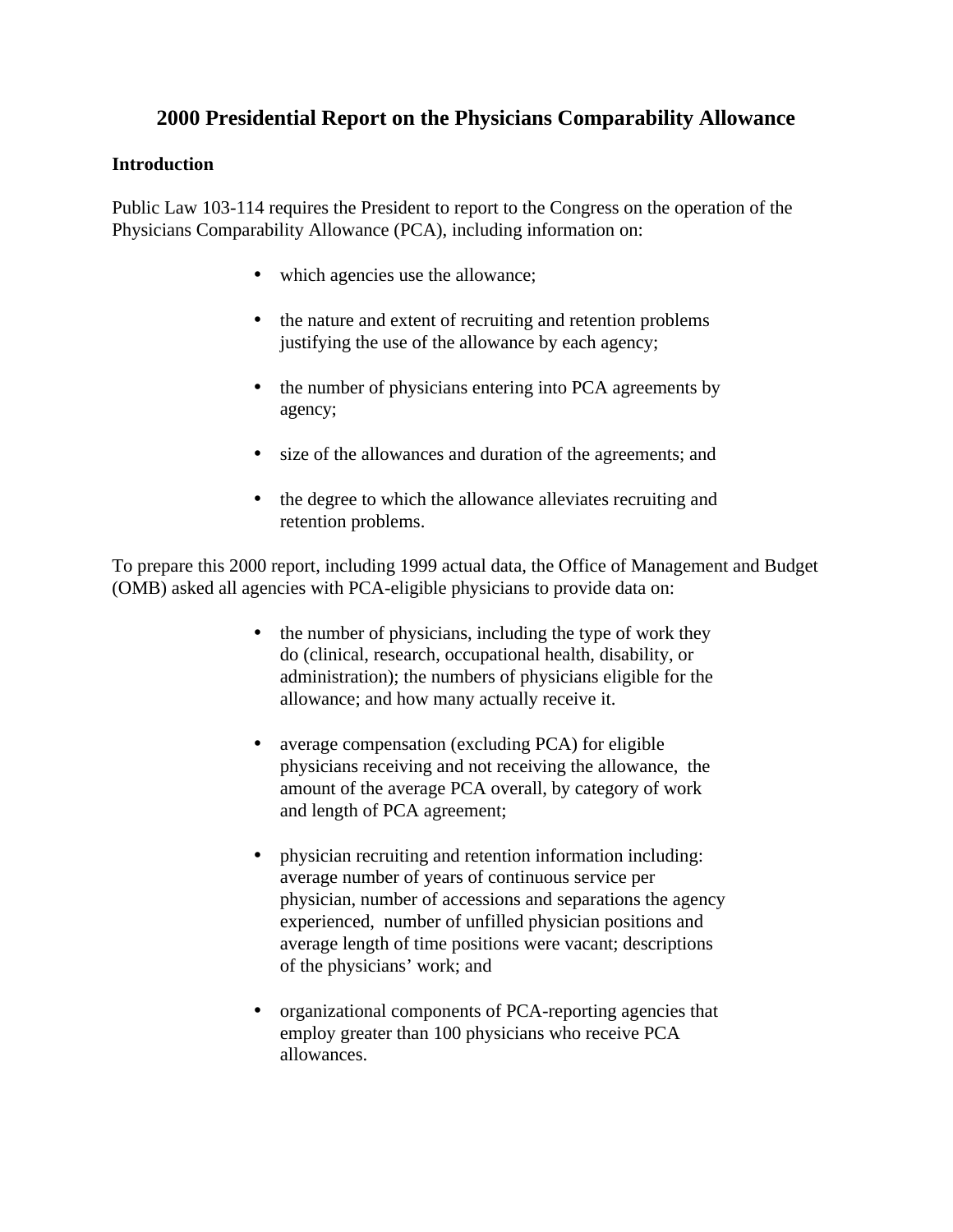## **Background**

The material presented below provides background information and trends on the usage of PCA by Federal agencies and presents FY 1996-FY 2000 PCA data. It also includes physician compensation comparisons to other Federal systems and the private sector.

*Title 5 Physicians Comparability Allowance (PCA).* The PCA statute authorizes agencies documenting severe recruitment and retention problems to pay annual bonuses to physicians, of up to \$14,000 per year for physicians with less than two years Federal service and up to \$30,000 for physicians with more than two years Federal service. PCA was originally authorized by P.L. 95-603 in 1978 (5 U.S.C. 5948) and has been reauthorized most recently in 1997. Most of the reauthorizations were simple extensions of the PCA authority. The maximum allowable PCA was raised from \$20,000 to \$30,000 per year in October 1998 by P.L. 105-226, the Federal Employees Health Care Protection Act of 1998.

The statute authorizes PCA payments only to solve significant physician recruitment and retention problems. For purposes of this allowance, severe recruitment and retention problems are considered to exist if all of the following conditions exist: long-lasting position vacancies; high turnover rates in positions requiring well-qualified physicians; applicants lacking the superior qualifications necessary for the position; and difficulties in filling existing vacancies with well-qualified candidates without PCA.

*PCA Is One Type of Special Pay.* A small portion of Federal physicians receive PCA payments. Of an estimated 27,500 full-time physicians employed by the Federal Government, 2,929 or 11 percent are eligible for PCA, and 1,523 or 6 percent are actually paid PCA. These eligible PCA physicians are generally covered under title 5 of the U.S. Code as General Schedule or Senior Executive Service employees. Most of the remaining Federal physicians are under the military and Public Health Service (PHS) Commissioned Corps systems (authorized under title 37 of the U.S. Code) and under the VA system (authorized under title 38), about which some basic contextual information is provided later in this report.

*Compensation for PCA Recipients.* The average compensation for PCA physicians (before receiving PCA bonuses) was \$93,800 in FY 1999, and the PCA represents a supplement of 17 percent to a physician's base compensation. In FY 2000, this supplement is projected to grow to 19 percent of base compensation due primarily to the phase-in of higher maximum PCA rates authorized by P.L. 105-226.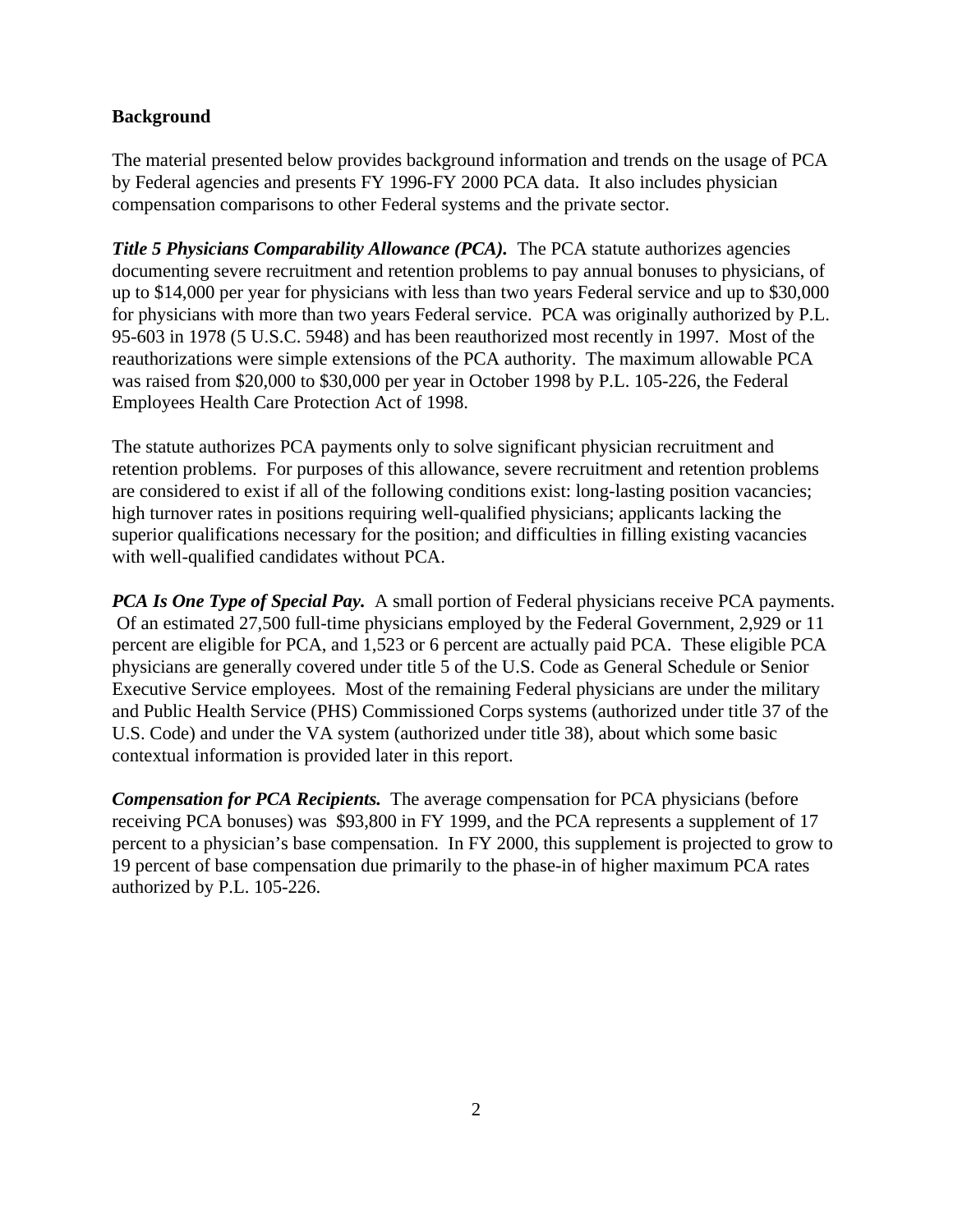### **Summary of PCA Usage Throughout the Federal Government**

The recruiting and retention needs that justify use of the physicians comparability allowance vary widely across the government. Some agencies require physicians with special expertise in areas such as biomedical research or oversight of medical disability program criteria. Other agencies require physicians to live and work in remote areas. Still other agencies face challenges because local non-Federal competition for physicians has pushed compensation requirements above the standard government pay scale.

|                                                           | FY 1996<br>(Actual) | <b>FY 1997</b><br>(Actual) | <b>FY 1998</b><br>(Actual) | <b>FY 1999</b><br>(Actual) | <b>FY 2000</b><br>(Est.) |
|-----------------------------------------------------------|---------------------|----------------------------|----------------------------|----------------------------|--------------------------|
| <b>Physicians Eligible</b>                                | 2,410               | 2,184                      | 2,912                      | 2,929                      | 3,083                    |
| <b>Physicians Receiving</b>                               | 1,841               | 1,616                      | 1,648                      | 1,523                      | 1,530                    |
| % of Eligible Receiving                                   | 76%                 | 74%                        | 57%                        | 52%                        | 50%                      |
| <b>Average Salary of PCA physicians</b><br>(PCA excluded) | \$88,773            | \$90,136                   | \$93,354                   | \$93,822                   | \$99,285                 |
| <b>Average PCA</b>                                        | \$15,759            | \$15,929                   | \$15,809                   | \$16,028                   | \$19,257                 |
| <b>Average Total Compensation</b>                         | \$104,532           | \$106,065                  | \$109,063                  | \$109,850                  | \$118,542                |
| Total PCA Spending (\$ in millions)                       | \$29.0              | \$25.7                     | \$26.1                     | \$24.4                     | \$29.5                   |

**Federal Physicians Receiving the Physicians Comparability Allowance Fiscal Years 1996 to 2000**

|  |  | Table 1. Number and Compensation of Federal Physicians Receiving PCA |  |
|--|--|----------------------------------------------------------------------|--|
|  |  |                                                                      |  |

Source: OMB data collection from Federal agencies using PCA.

Data for FY 2000 are estimated. Some agencies did not provide all of the requested data.

*Physicians Eligible for PCA, Physicians Receiving PCA.* As of FY 1999, the last year for which we have complete data, 1,523 physicians in Federal employment received PCA, out of 2,929 who were eligible. This means that 52 percent of all eligible physicians received PCA. The average compensation in FY 1999 (excluding PCA) of those federal physicians receiving PCA totaled \$93,822, while the average PCA paid was \$16,028. The largest users of PCA were five sub-agency components of the Departments of Defense, Justice, and Health and Human Services as follows: Army (337), National Institutes of Health (238), Food and Drug Administration (203), the Bureau of Prisons (185), and the Indian Health Service (161). These five sub-components account for 70 percent of all PCA recipients. (See Table 4).

The number of physicians eligible for PCA dropped below 2,200 in FY 1997, but increased to more than 2,900 physicians in FY 1998 and FY 1999. Physicians eligible in Table 1 include physicians at HHS who do not actually receive PCA because they receive title 38 special pay.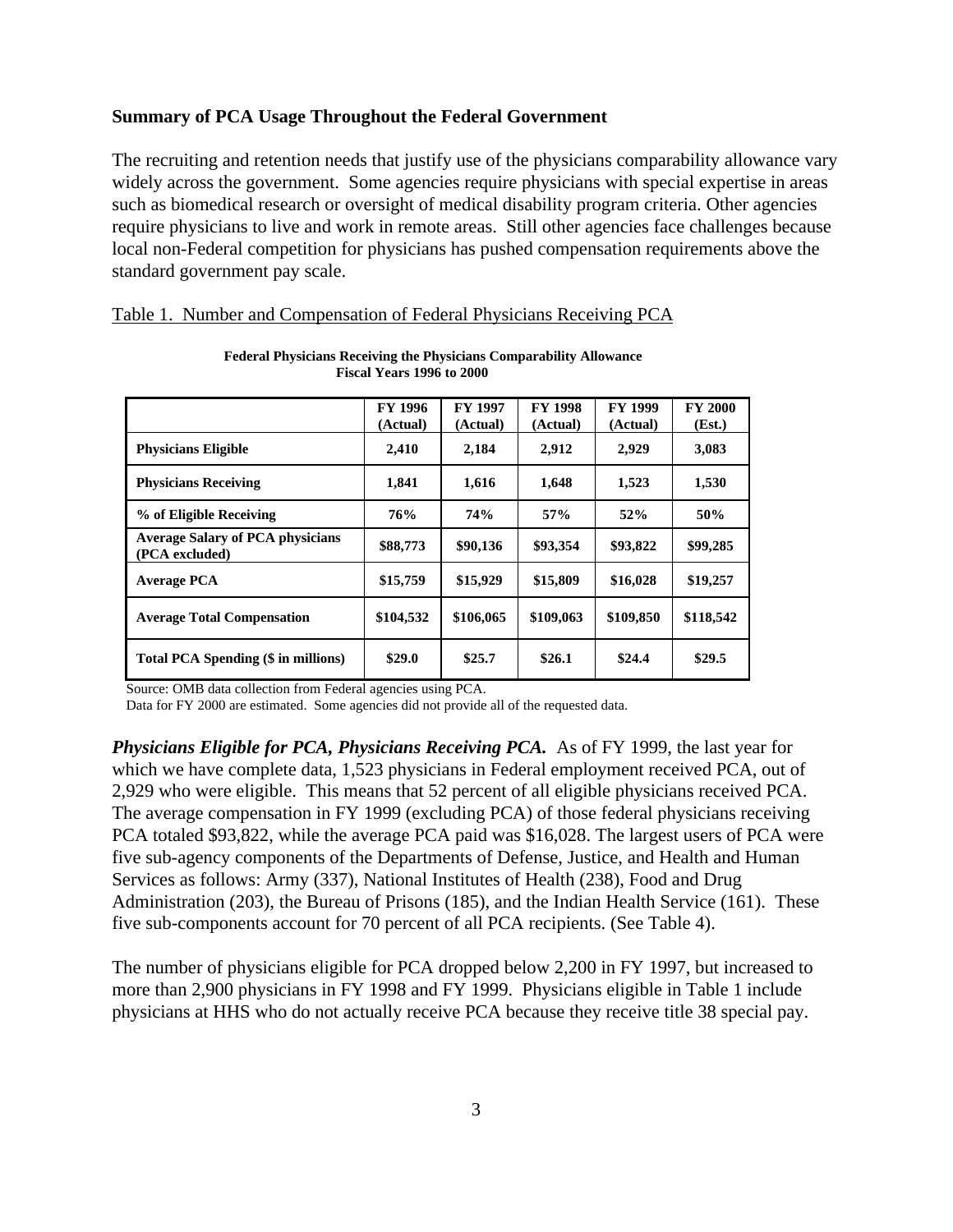The overall increase in eligibles relates to greater hiring of physicians, yet the percentage of these physicians receiving PCA declined from 57 percent to 52 percent between FY 1998 and FY 1999.

*Average Compensation (excluding PCA).* The average compensation (excluding PCA) for physicians receiving PCA has increased moderately over the years, from \$88,800 in FY 1996 to \$93,822 in FY 1999. On average, PCA represents about 15 percent of the overall compensation of physicians receiving PCA.

|--|

|                                                  |                       | <b>FY</b><br>1996<br>(Actual) | <b>FY</b><br>1997<br>(Actual) | <b>FY</b><br>1998<br>(Actual) | <b>FY</b><br>1999<br>(Actual) | <b>FY</b><br>2000<br>(Est.) |
|--------------------------------------------------|-----------------------|-------------------------------|-------------------------------|-------------------------------|-------------------------------|-----------------------------|
| <b>Signing One-</b><br>Year<br><b>Agreements</b> | <b>Physicians</b>     | 219                           | 218                           | 105                           | 91                            | 165                         |
|                                                  | Average<br><b>PCA</b> | \$11,905                      | \$14,448                      | \$11,431                      | \$10,535                      | \$15,341                    |
| <b>Signing Two-</b><br>Year<br><b>Agreements</b> | <b>Physicians</b>     | 1,609                         | 1,391                         | 1,542                         | 1,420                         | 1,306                       |
|                                                  | Average<br><b>PCA</b> | \$16,981                      | \$16,228                      | \$15,968                      | \$17,045                      | \$19,767                    |

**Physicians Signing One-Year and Two-Year PCA Agreements Fiscal Years 1996 to 2000**

Source: OMB data collection from Federal agencies using PCA.

Data from FY 2000 are estimated. Some agencies did not provide all of the requested data.

In order for physicians to receive PCA, they are required to sign a one- or a two-year agreement with their agencies. Most PCA physicians sign two-year agreements*.* In any given year, twoyear agreements represent from 86 percent to 94 percent of the total number of agreements for FY 1996-1999. In FY 1999, two-year agreements were 94 percent of total agreements. This is an increase in two-year contracts compared with the FY 1996-1997 period. During FY 1996-97, HHS (the largest user of PCA authorities) converted some of its physicians to other non-PCA special pay authorities and this shift reduced the percentage share of two-year PCA contracts. It should also be noted that the average PCA amount for a two-year contract in FY 1999 was \$17,000, considerably above the \$10,500 average for a one-year contract. Agencies offer a twoyear contract to secure a longer work agreement in exchange for a higher PCA supplement.

**Retention Information.** Agencies which provide PCA to physicians report that the number of accessions has decreased from FY 1996 to FY 1999 from 327 (18 percent of the PCA workforce) to 228 (15 percent of the PCA workforce). Accessions tend to be higher in the aggregate category of all physicians eligible (which includes both physicians receiving and not receiving PCA) than in the category for physicians receiving PCA. In FY 1999, for example, the accession rate for all eligible physicians was 18 percent, compared to 15 percent for PCA recipients.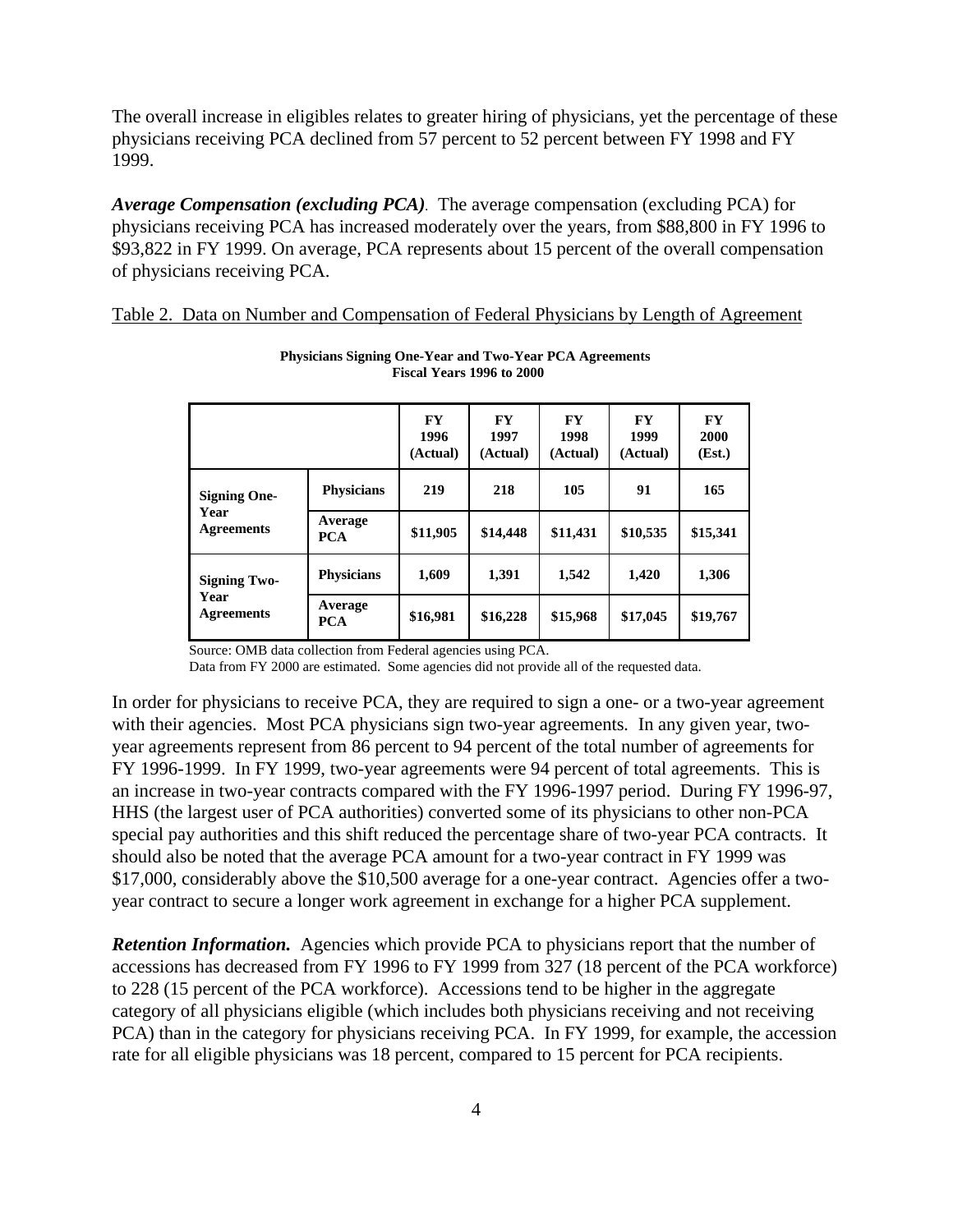#### Table 3. Data on Accessions and, Separations in Positions Eligible for or Receiving PCA

|                                    |                              | FY 1996           | <b>FY 1997</b>    | <b>FY 1998</b>    | <b>FY 1999</b>    | <b>FY 2000</b>  |
|------------------------------------|------------------------------|-------------------|-------------------|-------------------|-------------------|-----------------|
| Number of Physicians Eligible      |                              | (Actual)<br>2,410 | (Actual)<br>2,184 | (Actual)<br>2,912 | (Actual)<br>2,929 | (Est.)<br>3,083 |
| Number of Physicians Receiving PCA |                              | 1,841             | 1,616             | 1,648             | 1,523             | 1,530           |
| % of Eligible That Receive PCA     |                              | 76%               | 74%               | 57%               | 52%               | 50%             |
| Accessions                         | Among Eligible<br>Physicians | 569               | 322               | 482               | 516               | 553             |
|                                    | % of Eligible<br>Physicians  | 24%               | 15%               | 17%               | 18%               | 18%             |
|                                    | Among PCA<br>Physicians      | 327               | 174               | 189               | 228               | 200             |
|                                    | % of Receiving<br>Physicians | 18%               | $11\%$            | 11%               | 15%               | 13%             |
| Separations                        | Among Eligible<br>Physicians | 668               | 204               | 256               | 175               | 215             |
|                                    | % of Eligible<br>Physicians  | 28%               | 9%                | 9%                | 6%                | 7%              |
|                                    | Among PCA<br>Physicians      | 360               | 158               | 220               | 171               | 144             |
|                                    | % of Receiving<br>Physicians | 20%               | 10%               | 13%               | 11%               | 9%              |

#### **Federal Physicians Accessions and Separations Fiscal Years 1996 to 2000**

Source: OMB data collection from Federal agencies using PCA.

Data for FY 2000 are estimated. Some agencies did not provide all of the requested data.

The separation rate among physicians receiving PCA has generally been lower since FY 1996, when it reached 19 percent. In FY 1999, the separation rate was 11 percent, down from a rate of 13 percent in FY 1998. In FY 2000, it is estimated based on agency reports that separation rates decline further to a 9 percent level. We observe that in the FY 1997 to FY 1999 period the separation rates for all PCA-eligible physicians are reported by agencies to be lower than those receiving PCA. This difference is likely due to the fact that physicians not receiving PCA's have different characteristics from those receiving PCA's. For example, agencies provide PCA's to certain categories of physicians recognizing that it is harder to retain them in the workforce. If these agencies had not provided these PCA's, it is probable that the separation rates for the harder-to-retain categories would have risen even higher.

*New Reporting Data for the Largest PCA Users*. Beginning last year, we have gathered additional information on departments and agencies with organizational components employing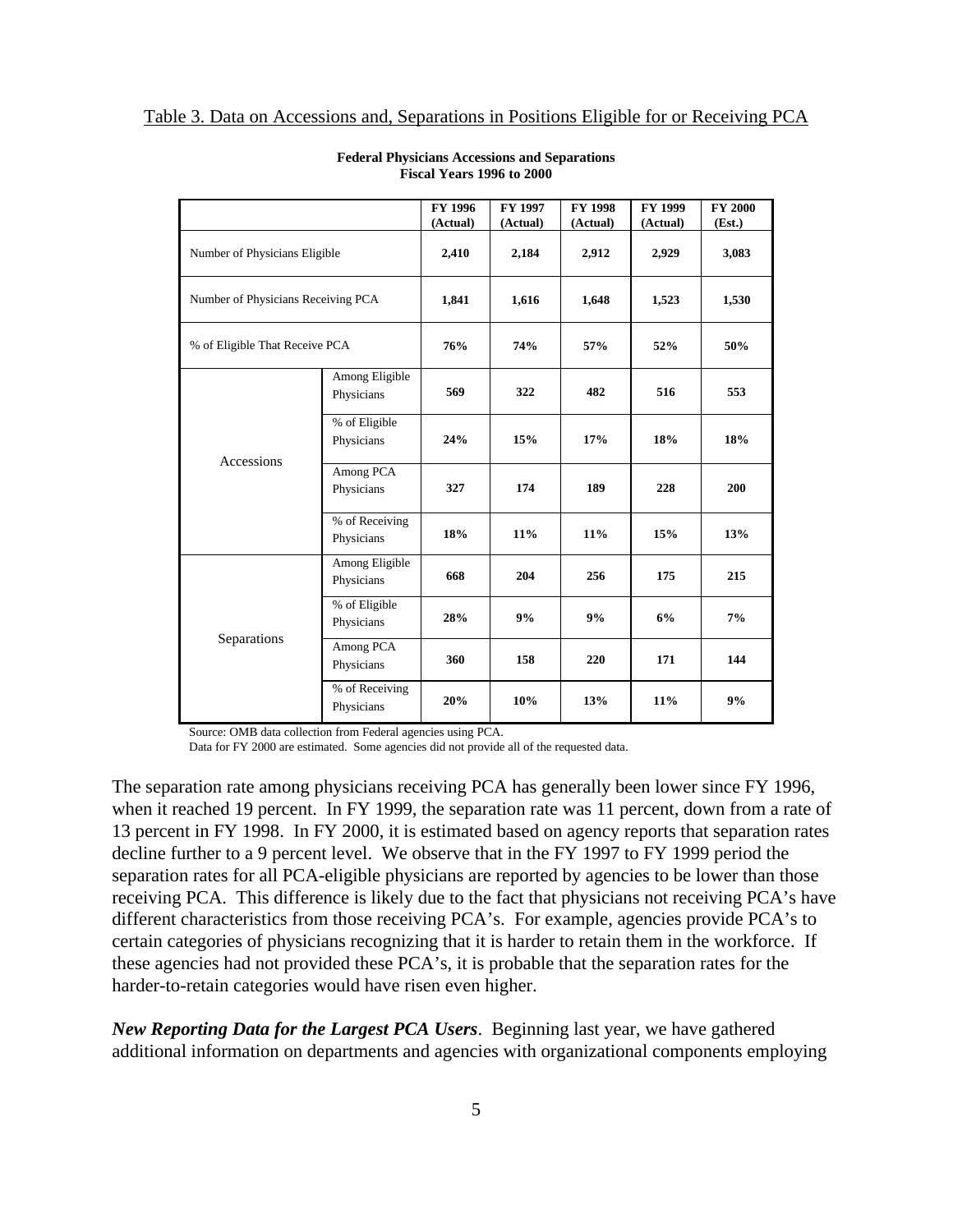more than 100 PCA bonuses. Table 4 below summarizes this information on the primary users of the PCA incentive.

Table 4. Comparative Data on Five Largest Users of Physicians Comparability Allowance for Physicians Receiving PCA, FY 1996 vs. FY 1999

| <b>FY 1996</b> |                         |                    |                                     | FY 1999                |                         |                         |                    |                                     |                        |                         |
|----------------|-------------------------|--------------------|-------------------------------------|------------------------|-------------------------|-------------------------|--------------------|-------------------------------------|------------------------|-------------------------|
|                | Receiving<br><b>PCA</b> | Avg.<br><b>PCA</b> | Avg.<br>Comp.<br>$(PCA+$<br>Salary) | Acces-<br>sion<br>Rate | Separa-<br>tion<br>Rate | Receiving<br><b>PCA</b> | Avg.<br><b>PCA</b> | Avg.<br>Comp.<br>$(PCA+$<br>Salary) | Acces-<br>sion<br>Rate | Separa-<br>tion<br>Rate |
| Army           | 386                     | \$12.8             | \$88.4                              | 9%                     | 12%                     | 337                     | \$12.0             | \$94.5                              | 6%                     | 10%                     |
| <b>IHS</b>     | 351                     | \$15.7             | \$99.3\$                            | 14%                    | 13%                     | 161                     | \$18.9             | \$98.6                              | 17%                    | 27%                     |
| <b>NIH</b>     | 255                     | \$16.9             | \$122.6                             | 2%                     | 4%                      | 238                     | \$17.6             | \$117.9                             | 9%                     | 5%                      |
| <b>FDA</b>     | 247                     | \$18.0             | \$119.0                             | 19%                    | 11%                     | 203                     | \$17.5             | \$112.4                             | 23%                    | 10%                     |
| <b>BOP</b>     | 183                     | \$16.2             | \$108.9                             | 16%                    | 20%                     | 185                     | \$17.2             | \$120.4                             | 12%                    | 12%                     |
| <b>Total</b>   | 1,422                   | \$15.6             | \$105.2                             | 12%                    | 11%                     | 1,124                   | \$16.0             | \$107.5                             | 12.0%                  | 12%                     |

(Dollars in Thousands)

An examination of the five sub-component agencies shows that between FY 1996 and FY 1999, they employed about 70 percent of the Federal physicians receiving PCA bonuses. The primary trend in the five sub-component agencies is that PCA recipients decreased from 1,422 in FY 1996 to 1,124 in FY 1999, a drop of 21 percent. The decline is primarily attributable to greater use by HHS agencies of other physician special pay authorities, such as the VA title 38 authorities, compared to previous years, as well as reduced use of physicians under title 5 who are eligible to receive PCA's. Another feature that stands out in the comparison is the volatility of the accession/separation rate data, both by years and by agency. Annual separation rates, for example, in the Indian Health Service (IHS) and the Bureau of Prisons (BOP) fluctuated by 14 percent in the IHS and by 8 percent in BOP during this period. At the same time, the separation rates for PCA recipients at the National Institutes of Health have been much lower in both FY 1996 and FY1999 at 4 percent and 5 percent, respectively.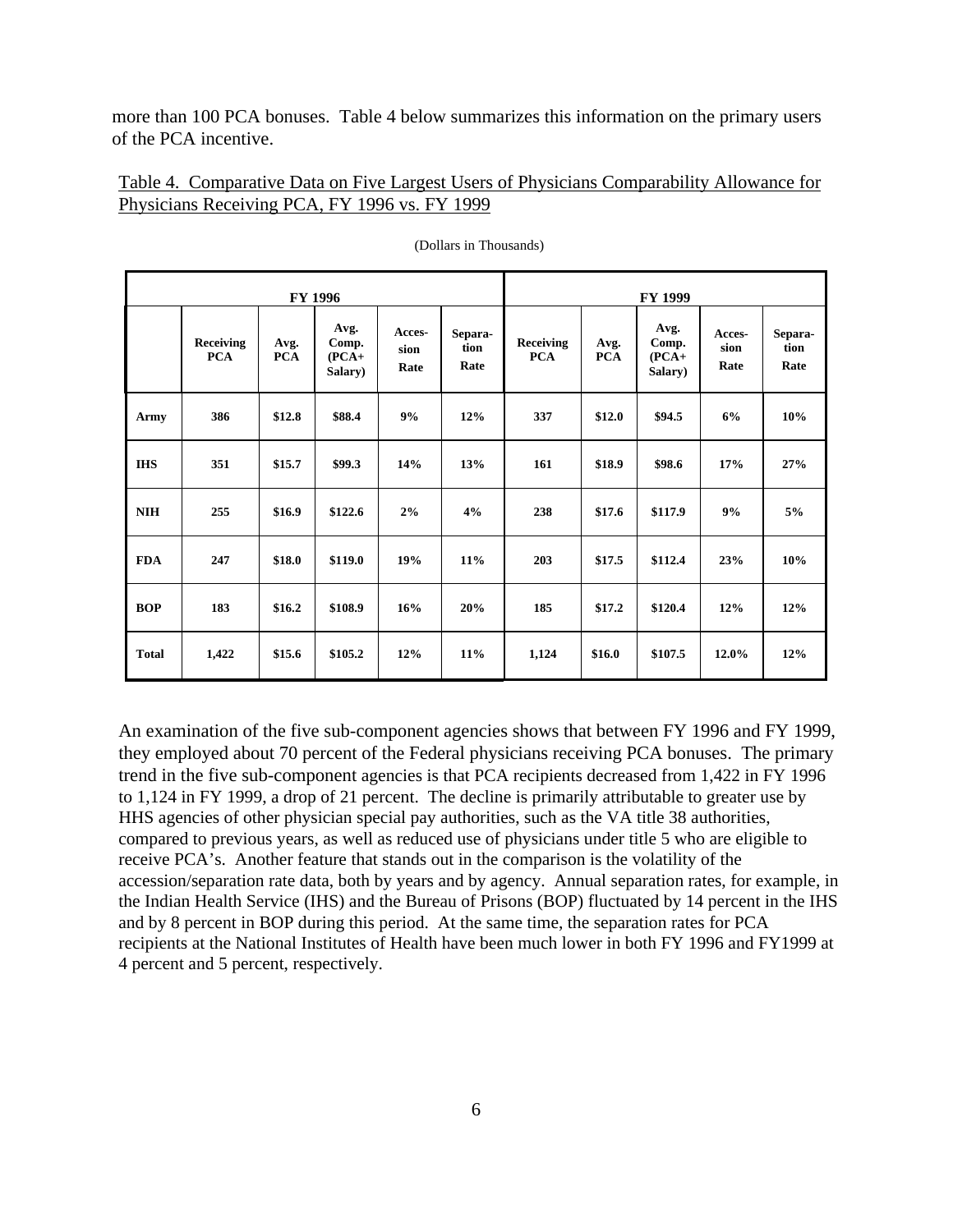#### **Comparisons with Other Federal and Non-Federal Pay System**

As noted above, PCA is one of several pay authorities applicable to Federal physicians. Background information for the other two main systems, as well as compensation trends in the private sector is provided below and on the following page for reference:

*Military and PHS Commissioned Corps.* Military or PHS Commissioned Corps physicians under title 37 receive additional compensation through special pays based on factors such as board certification, clinical specialty skills, and retention needs. In addition to these special pays, title 37 physicians also receive housing and subsistence allowances, and related tax advantages. Accounting for these factors, GAO estimates that the average compensation package in 1997 was \$93,000 for military physicians and more than \$115,000 for PHS Commissioned Corps physicians. Average compensation for Corps physicians is higher because their average length of service is significantly greater than military physicians.

*Title 38 Physician Special Pay.* Under the title 38 pay authorities, physicians are eligible to receive other types of special pay in addition to their base salary. For example, physicians may qualify for special pays based on factors such as: full-time status, length of service, scarce medical specialty, and geographic location. The total compensation (base pay plus special pay) of a title 38 physician averaged more than \$136,000 in 1999.

*Non-Federal Physicians' Compensation.* In 1997, there were more than 645,000 active non-Federal physicians employed in the United States, with about 35 percent working as primary care physicians and the remainder in a wide variety of specialties such as neurology, urology, and cardiovascular diseases.<sup>1</sup> Physician compensation in the non-Federal sector has traditionally been and continues to be at the high end of the compensation spectrum compared to other professional occupations. In recent years, though the trends are mixed for some physician specialties, physician pay overall has tended to be flat. Based on 1998 data from a 1999 Medical Group Management Association (MGMA) survey, annual pay for generalist physicians (family practice, internal medicine, and pediatrics) averaged about \$139,000 in 1998 and about \$232,000 for specialists.<sup>2</sup> Compensation for primary care physicians increased by about 2.5 percent in 1998 compared to 1997, based on physician compensation data in the MGMA survey.<sup>3</sup> In addition, as reported last year, American Medical Association surveys show that physician pay has increased by about 2.1 percent per year from 1993-1996.<sup>4</sup>

The trend for non-Federal physician compensation, after accounting for inflation, is essentially flat and is likely related to the growing presence of managed care in the health delivery system, where greater emphasis is placed on containing operating costs, including salaries. Another contributing factor may be that a higher proportion of physicians are converting to salaried staff

 $\overline{a}$ 

<sup>1.</sup> Health United States, 1999, With Health and Aging Chartbook. National Center for Health Statistics, pg. 268-269.

<sup>2.</sup> 1999 Medical Group Management Association Physician Compensation and Production Survey: 1999 Report on 1998 Data, Sponsored by Cejka & Company.

<sup>3.</sup> Ibid.

<sup>4.</sup> American Medical Association (AMA) as cited by Edward Martin in the American College of Physicians and American Society of Internal Medicine (ACP-ASIM) Observer, November 1998.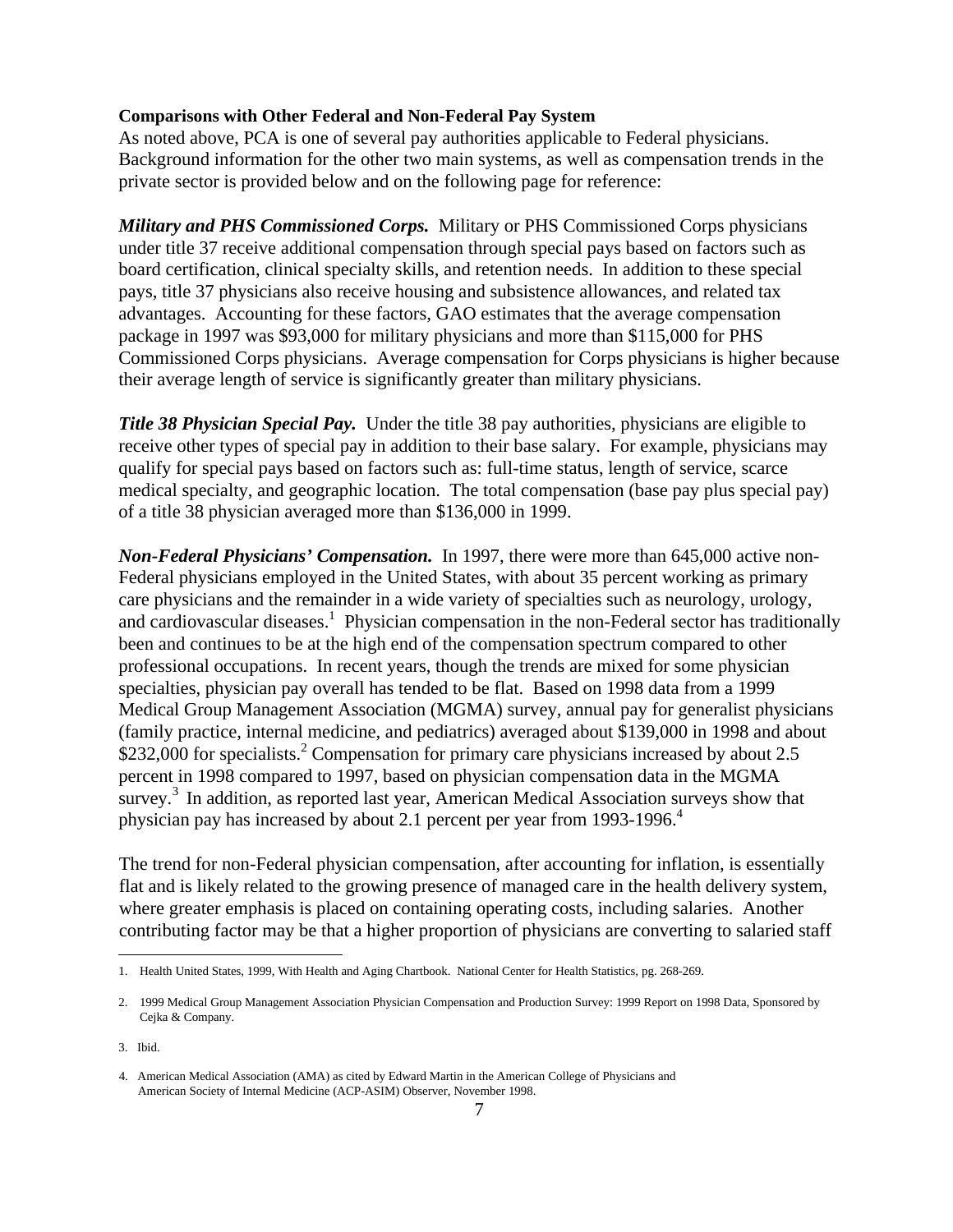for managed care organizations and other health care providers.<sup>5</sup> Approximately 80 percent of medical school graduates are now opting for salaried positions upon entering the job market.<sup>6</sup> Finally, the growing demand for primary care physicians may have peaked in the 1990's, with the result that the relatively generous supply of those physicians is now holding down their compensation.<sup>7</sup>

It is clear from the pay surveys that private sector physician pay is generally higher than that of Federal physicians, and considerably more in some medical specialties. At the same time the bulk of the Federal physician workforce is composed of primary care generalists, and therefore may be compared to the generalist physicians in the private sector compensated in the \$135,000 to \$145,000 range. It should be noted that precise compensation comparisons between the two sectors are difficult to gauge since many factors also need to be considered. These factors include retirement, health, and life insurance benefits, as well as hours worked, workload demands, job security, the difference in exposure to medical liability lawsuits, special skills, and work location

### **Summary**

 $\overline{a}$ 

The Physicians Comparability Allowance (PCA) is an incentive payment that is provided to a relatively small portion of the Federal physician workforce. From FY 1996 - FY 1999, the number of physicians receiving PCA's has declined by about 17 percent, while eligibility for the allowance has increased by 22 percent. During the past three years, the average amount of the PCA across all agencies has remained essentially flat at the \$15,800 to \$16,000 level.

In terms of effectiveness measures, more PCA physicians now sign two-year agreements: up from 88 percent in FY 1996 to 94 percent in FY 1999. This trend helps retain and stabilize the PCA physician workforce. In addition, the overall separation rate for PCA physicians has been reduced since 1996, from 20 percent to 11 percent in 1999. Holding down the outflow of physician talent is a critical purpose of the PCA, and the PCA incentive plays an important role in achieving that objective. As a result, the Administration recommends an additional threeyear reauthorization of the PCA program through September 30, 2003, with no change in the currently authorized PCA dollar levels. In addition, the Administration recommends that the current statutory requirement for a PCA report be changed from annually to every third year.

<sup>5.</sup> Medical Group Management Association (MGMA) as cited by Edward Martin in the American College of Physicians and American Society of Internal Medicine (ACP-ASIM) Observer, November 1998.

<sup>6.</sup> Serafini, Marilyn Werber, "Physicians, Unite!," National Journal, June 5, 1999, p. 1524-1528.

<sup>7.</sup> Merritt, Hawkins & Associates as cited by *Managed Care Magazine,* Compensation Monitor, March 1998.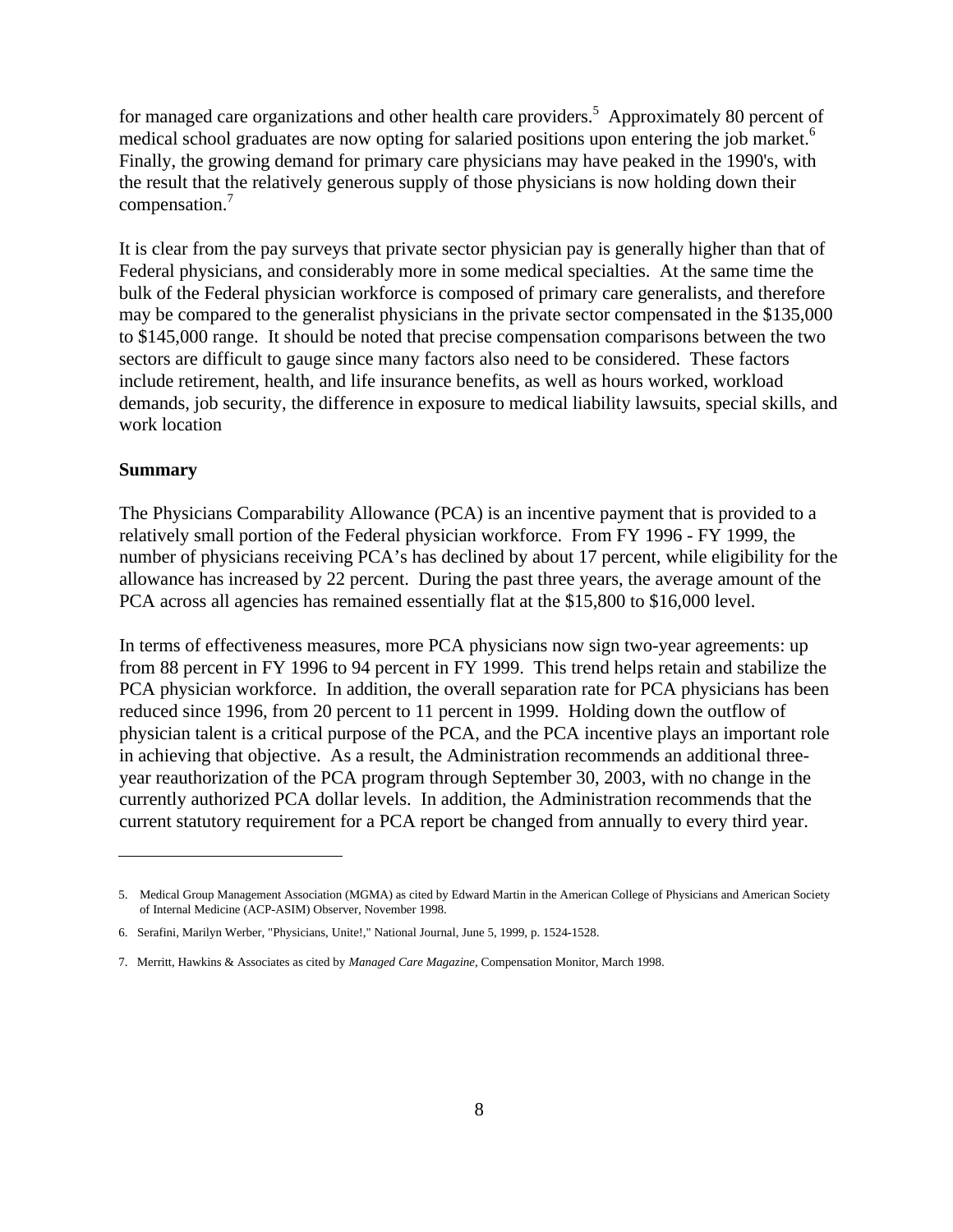This revision would be both cost efficient and timely, while retaining all relevant data for review and analysis.

Attached to this report is an Appendix that contains more detailed descriptions of the status and use of PCA on an agency-by-agency basis.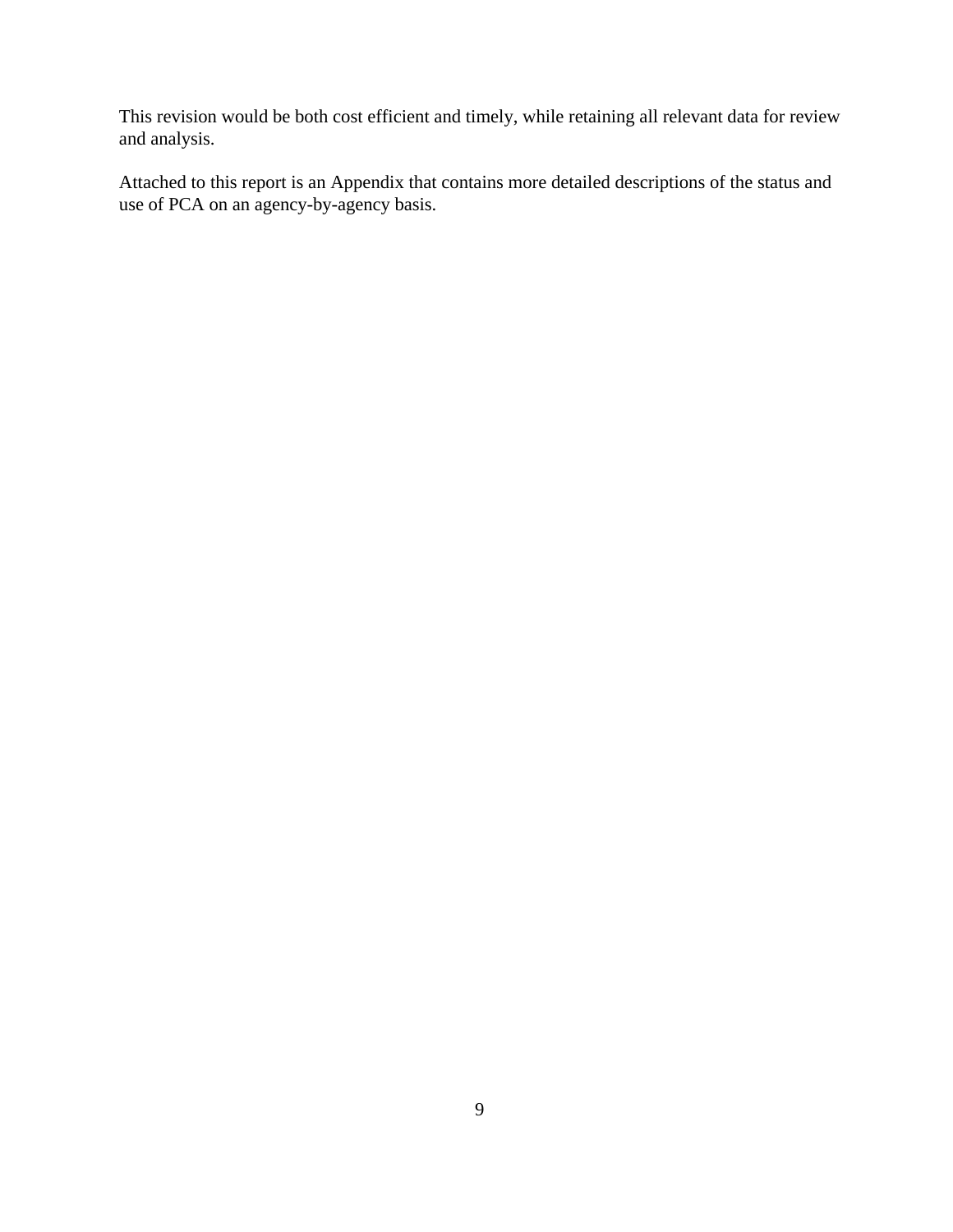## **Appendix A: Summary of Agency PCA Reports**

### **Agencies with PCA Eligible Physicians**

Executive Order No. 12109, signed on December 28, 1978, delegates PCA authority granted to the President under 5 U.S.C. 5948 to the Directors of the Office of Personnel Management (OPM) and the Office of Management and Budget (OMB). The following agencies employ physicians eligible for PCA (listed in descending order of number of physicians receiving PCA in FY 1999):

Department of Health and Human Services Department of Defense Department of Justice Department of State Department of Transportation Central Intelligence Agency Environmental Protection Agency Armed Forces Retirement Home Department of Labor Social Security Administration U.S. Agency for International Development Peace Corps Department of Veterans Affairs Department of Agriculture Department of Energy NASA Department of the Treasury Tennessee Valley Authority

*Summary descriptions of each agency's use of PCA:*

#### **Department of Health and Human Services (HHS)**

HHS employs the largest number of physicians eligible for and receiving PCA. Physicians perform a variety of tasks and possess skills of considerable value outside Federal employment. For example, the National Institutes of Health as a worldwide leader in biomedical research must compete with the academic community to recruit physicians with outstanding research competence. Similarly, the Food and Drug Administration must compete with pharmaceutical companies for physicians qualified to support its mission of regulating food, prescription and over-the-counter drugs, and medical devices. Additionally, the Indian Health Service provides clinical care to a large population, much of which is in remote areas.

In FY 1999, the Department of Health and Human Services (HHS) provided PCA to 759 out of 1,988 eligible physicians. HHS attributes the decline in the number of physicians receiving PCA since FY 1996 to the increased use of other pay authorities, such as Physicians Special Pay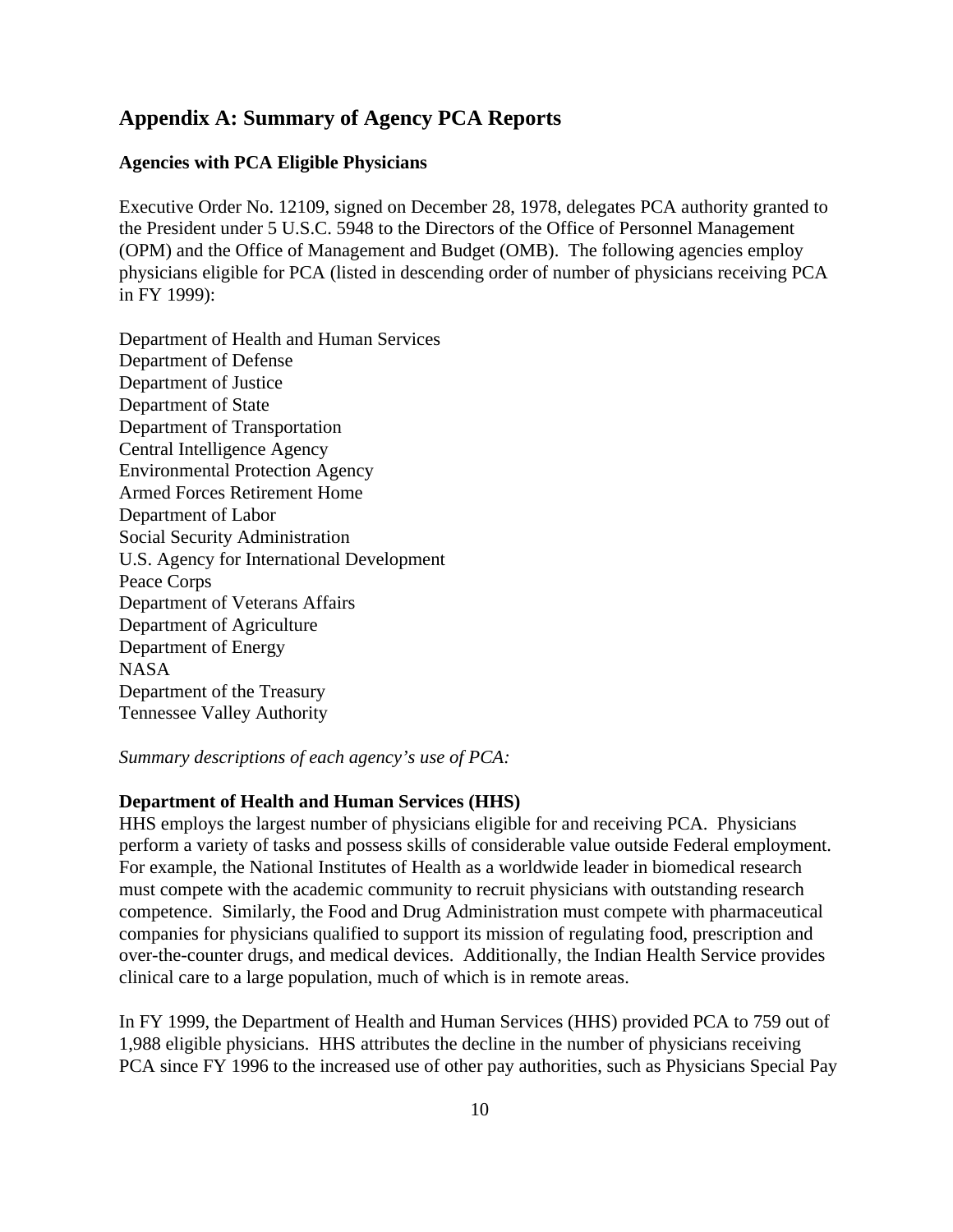under Title 38. The average PCA allowance was \$17,295, and the average compensation (not including the allowance) of physicians receiving PCA was \$92,024. Among physicians receiving PCA, HHS had 169 accessions, 83 separations, and 266 unfilled positions. The average length of vacancy was six months.

#### **Department of Defense**

In FY 1999, the Department of Defense provided PCA to 428 physicians out of 545 eligible physicians. The average allowance was \$12,781 and the average compensation (not including the allowance) of physicians receiving PCA was \$83,153. In the same year, the Department had 30 accessions and 45 separations. While the Department of Defense did not report the average length of vacancy, this time varied from 3 months to 2 years.

#### **Department of Justice**

The Bureau of Prisons employs physicians to provide health care services to inmates. These physicians work under difficult conditions including close contact with a potentially dangerous and violent population, more potential exposure to infectious disease, and rigid work schedules.

In FY 1999, Justice provided PCA to185 physicians out of 199 eligible. The average allowance was \$17,200 and the average compensation (not including the allowance) of physicians receiving PCA was \$103,233.

#### **Department of State**

State Department physicians working overseas advise diplomatic staff on foreign policy questions having medical importance, provide medical care for American employees and their dependents, provide emergency medical support to foreign posts, monitor quality of care in embassy health units, and maintain liaison with local physicians, hospitals and public health officials. Physicians working at headquarters oversee the State Department's Medical Program, determine medical clearances, coordinate and oversee medical evacuations, and provide occupational health services to headquarters employees. According to the State Department, recruiting and retaining physicians is difficult because "government service overseas, with its disruptive elements, threats of personal security, separation from family, reduction in income, and intellectual and professional isolation, is an unattractive option for most experienced physicians."

In FY 1999, the Department of State provided PCA to all 48 of its eligible physicians. The average allowance was \$17,600 and average compensation (not including the allowance) of physicians receiving PCA was \$106,538. In the same year, the Department had no accessions, six separations, and seven unfilled positions. The average length of a vacancy was five months.

### **Department of Transportation**

The Federal Aviation Administration (FAA) provides a wide range of medical, research, and safety programs to support safety in civil aviation. According to FAA, experienced physicians are extremely valuable because the agency has focused its resources on fewer, highly qualified physicians. Even with the PCA, compensation continues to be the principal source of physician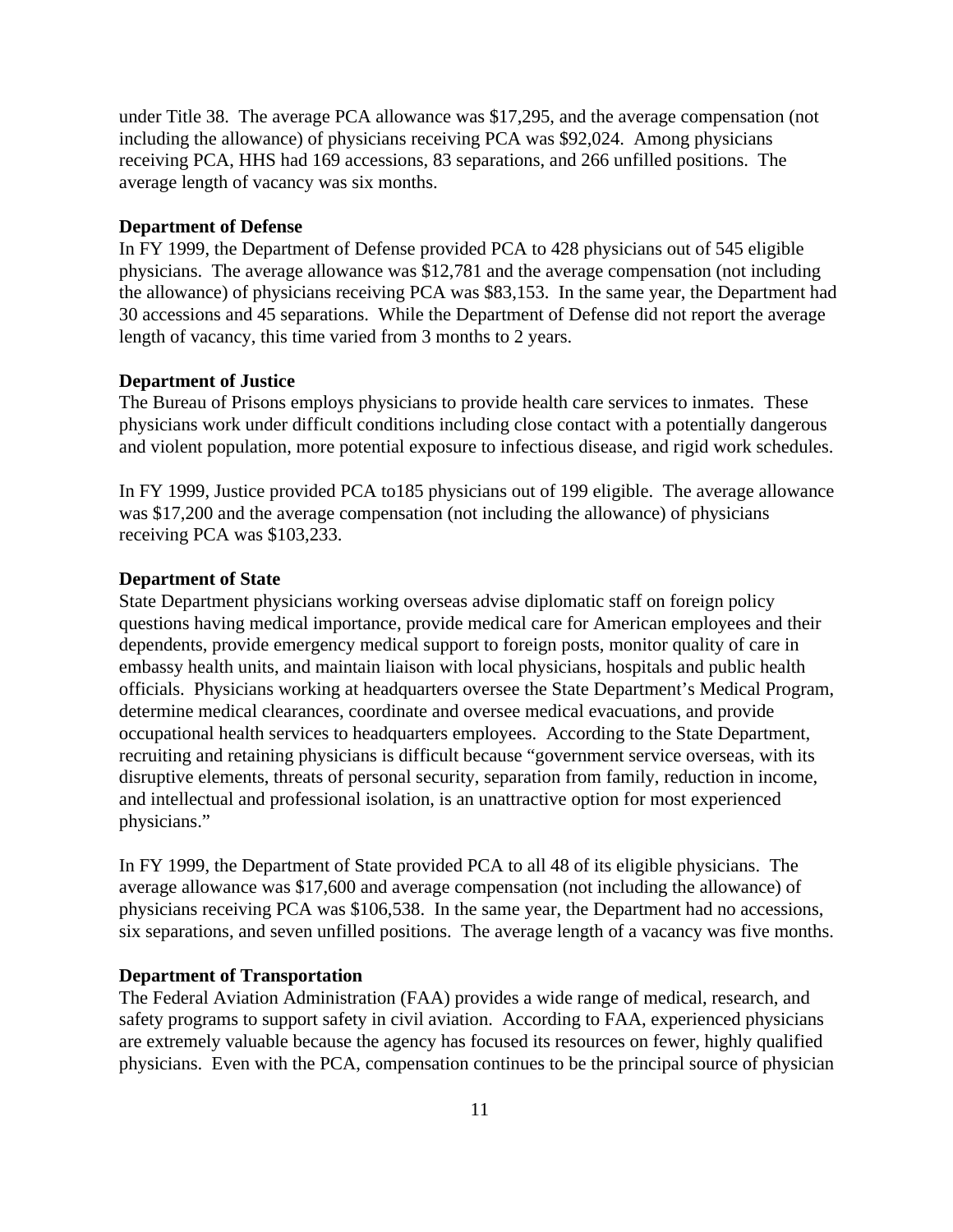dissatisfaction. FAA states that the success it has had in retaining physicians is primarily due to their personal interest in aviation and a sense of public service, but without PCA, the difference in salary rates could negate these other considerations.

In FY 1999, the Department of Transportation provided PCA to all of the 37 eligible physicians. The average allowance was \$18,359 and the average compensation of physicians (not including the allowance) was \$92,853. During April 2000, the FAA ceased using PCA authorities and is now paying its 36 physicians under an independent FAA compensation system.

#### **Central Intelligence Agency (CIA)**

CIA reports that it requires PCA pay to attract and retain physicians because of specialized security and travel requirements. In FY 1999, CIA paid PCA to all of its eligible physicians. The average PCA compensation was \$18,714 and the average non-PCA compensation of the physicians receiving it was \$102,190.

#### **Environmental Protection Agency (EPA)**

In FY 1999, the Environmental Protection Agency provided PCA to all eight of its eligible physicians. The average allowance was \$12,812 and the average compensation (not including the allowance) of physicians receiving PCA was \$91,863. EPA reported two accessions and no separations in FY 1999.

#### **Armed Forces Retirement Homes**

The Armed Forces Retirement Homes (AFRH) consist of the United States Naval Home (USNH) and the U.S. Soldiers' and Airmen's Home (USSAH). In FY 1999, the Armed Forces Retirement Homes paid the PCA to seven of its eight eligible physicians. The USSAH reports that it must offer PCA to attract specialists in the competitive and expensive Washington area. AFRH had no separations or accessions in FY 1999.

#### **Department of Labor (DOL)**

The Department of Labor uses PCA in hiring physicians for the Office of Worker's Compensation Programs (OWCP) and the Occupational Health and Safety Administration (OSHA). Because of OWCP's unique requirements e.g., developing medical standards by which disabilities will be judged, treatment delivered, and costs contained, it has been difficult to retain physicians who are qualified and interested in this type of work. OSHA uses PCA agreements to attract and retain physicians needed to provide medical and epidemiological expertise in clinical investigations. There continues to be a huge demand for occupational physicians in the United States, and unfortunately because of this high demand, private industry recruits most graduates by offering salaries above the Government rate.

In its efforts to obtain qualified physicians, DOL has contacted such organizations as the American Academy of Orthopedic Surgeons, local chapters of the American Medical Association, and medical schools. Most physicians contacted through these means have declined employment consideration, citing low salary as the main reason for their disinterest.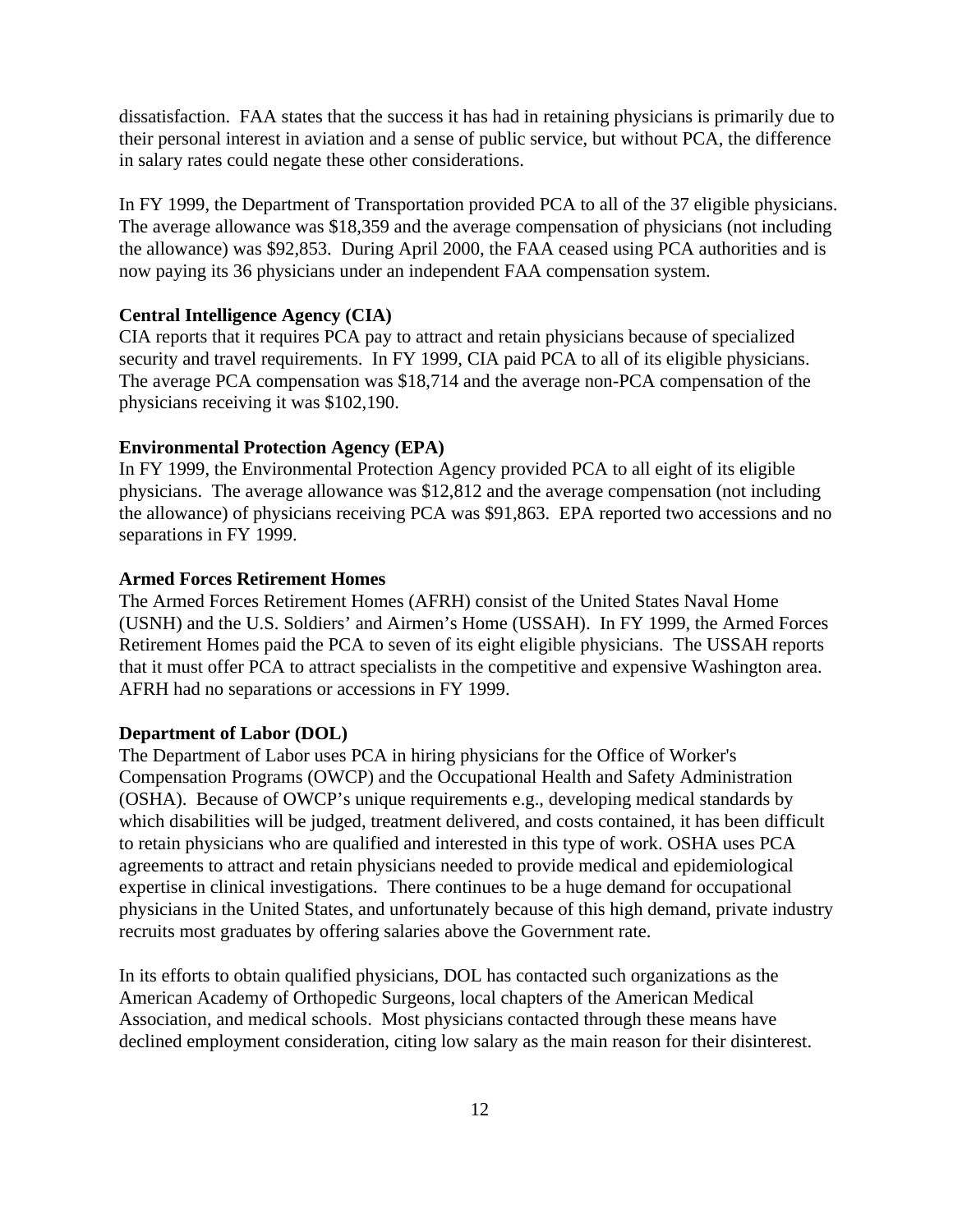In many instances, the expected salaries of these physicians are as much as one and one-half to two times higher than the rate for GS-14, step 1.

In FY 1999, the Department of Labor provided PCA bonuses to 6 out of 8 eligible DOL physicians. The average allowance paid was \$16,067, and the average compensation (not including the allowance) was \$92,428. In FY 1999, the Department had one separation and no accessions.

#### **Social Security Administration (SSA)**

Social Security Administration physicians receiving PCA are medical specialists who establish the medical criteria used to evaluate the severity of medical impairments of applicants for and beneficiaries of payments under the disability program administered by SSA. The specialists conduct studies, keep abreast of modern medicine and interface with the medical community to ensure that the medical criteria of the SSA disability program reflect the latest advances in medicine. Without PCA, SSA would not be able to recruit and retain qualified physicians (who must be American Board Certified and experienced in their specialties) since many physicians are not attracted to administrative medicine, especially in SSA where doctors are not integrated into academic, research or clinical fields.

In FY 1999, SSA provided PCA to all five of its eligible physicians. The average allowance was \$20,000, and the average compensation (not including the allowance) for physicians receiving PCA was \$104,403. SSA had no separations or accessions, and one unfilled position in FY 1999.

#### **U.S. Agency for International Development (USAID)**

According to AID, one of the reasons for its difficulty in recruiting physicians is the agency's need for physicians with highly specialized skills. Specific expertise is required in areas such as epidemiology, preventive medicine, international health, tropical medicine, and infectious disease. These technical skills are often combined with management/administrative skills and a knowledge of international development, as well as interpersonal skills and stature to interact with developing-country colleagues. According to AID, the agency is at a serious financial disadvantage in competing for such physicians compared to international agencies such as the World Health Organization.

With only a few physicians working for AID, the workload is especially demanding and difficulty in retaining staff is directly related to demands made on AID physicians.

In FY 1999, AID provided PCA bonuses to five of its eight eligible physicians. The average allowance was \$19,000, and the average compensation (not including the allowance) of physicians receiving PCA was \$101,028.

### **Peace Corps**

In FY 1999, the Peace Corps provided PCA to three of five physicians eligible for the bonus. From FY 1996 to FY 1998, no eligible physicians received PCA. There was one separation and no accessions in FY 1999.